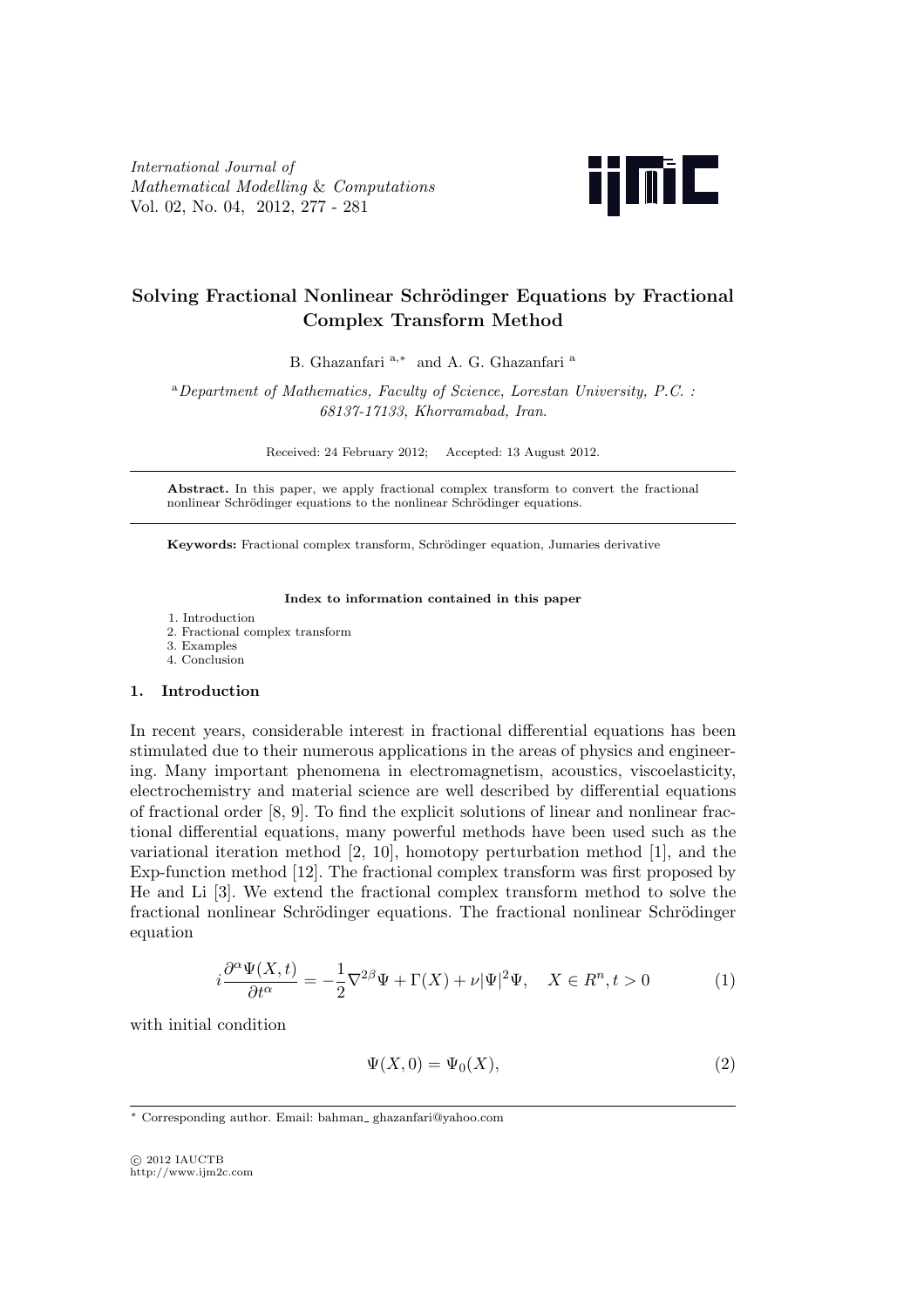where  $\Psi$  is unknown function,  $\Gamma(X)$  is known,  $\nu$  is a real constant and  $0 < \alpha, \beta \leq \pi$ 1 are parameters describing the order of the fractional Jumaries derivative [6, 7. Nonlinear Schrödinger equation is one of the canonical nonlinear equations in physics, arising in various field such as nonlinear optics, plasma physics, and surface waves.

# **2. Fractional complex transform**

Jumaries derivative [6, 7] is a modified Riemann-Liouville derivative defined as

$$
D_{z}^{\gamma} f(z) = \begin{cases} \frac{1}{\Gamma(-\gamma)} \frac{d}{dz} \int_{0}^{z} (z - \tau)^{-\gamma - 1} (f(\tau) - f(0)) d\tau, & \gamma < 0, \\ \frac{1}{\Gamma(1 - \gamma)} \frac{d}{dz} \int_{0}^{z} (z - \tau)^{-\gamma} (f(\tau) - f(0)) d\tau, & 0 < \gamma < 1, \\ (f^{(\gamma - n)}(z))^{(n)}, & n \le \gamma < n + 1, & n \ge 1, \end{cases}
$$
(3)

where  $f(z)$  is a real continuous (but not necessarily differentiable) function. The fundamental mathematical operations and results of Jumaries derivative are given in [6, 7]. In this section, we review some of them.

$$
D_z^{\gamma}c = 0, \qquad \qquad \gamma > 0, c = constant,
$$
  
\n
$$
D_z^{\gamma}(cf(z)) = cD_z^{\gamma}f(z), \qquad \qquad \gamma > 0, c = constant,
$$
  
\n
$$
D_z^{\gamma}z^{\beta} = \frac{\Gamma(1+\beta)}{\Gamma(1+\beta-\gamma)}z^{\beta-\gamma}, \qquad \qquad \beta > \gamma > 0,
$$
  
\n
$$
D_z^{\gamma}(f(z)g(z)) = (D_z^{\gamma}f(z))g(z) + f(z)(D_z^{\gamma}g(z)),
$$
  
\n
$$
D_z^{\gamma}(f(z(t))) = f_z^{\prime}(z) \cdot z^{(\gamma)}(t) = f_z^{(\gamma)}(z)(z_t^{\prime})^{\gamma}.
$$

# **3. Examples**

The fractional complex transform [3, 4][5] can convert a fractional differential equation into its differential partner.

**Example 1.** Consider the fractional nonlinear Schrödinger equation

$$
i\frac{\partial^{\alpha}\Psi(x,t)}{\partial t^{\alpha}} = -\frac{1}{2}\frac{\partial^{2\beta}\Psi(x,t)}{\partial x^{2\beta}} - |\Psi|^2\Psi, \quad x \in \mathbb{R}, t > 0.
$$
 (4)

with initial condition

$$
\Psi(x,0) = e^{ix^{\beta}/\Gamma(1+\beta)},\tag{5}
$$

By the fractional complex transform

$$
T = p \frac{t^{\alpha}}{\Gamma(1+\alpha)}, \quad X = q \frac{x^{\beta}}{\Gamma(1+\beta)},
$$
\n(6)

where *p* and *q* are constants which are unknown to be further determined. Using Jumariers chain rule [6, 7], we have

$$
\frac{\partial^{\alpha} \Psi}{\partial t^{\alpha}} = \frac{\partial \Psi}{\partial T} \frac{\partial^{\alpha} T}{\partial t^{\alpha}} = p \frac{\Psi}{\partial T},
$$
\n
$$
\frac{\partial^{2\beta} \Psi}{\partial x^{2\beta}} = \frac{\partial^{2} \Psi}{\partial X^{2}} (\frac{\partial^{\beta} X}{\partial x^{\beta}})^{2} = q^{2} \frac{\partial^{2} \Psi}{\partial X^{2}}.
$$
\n(7)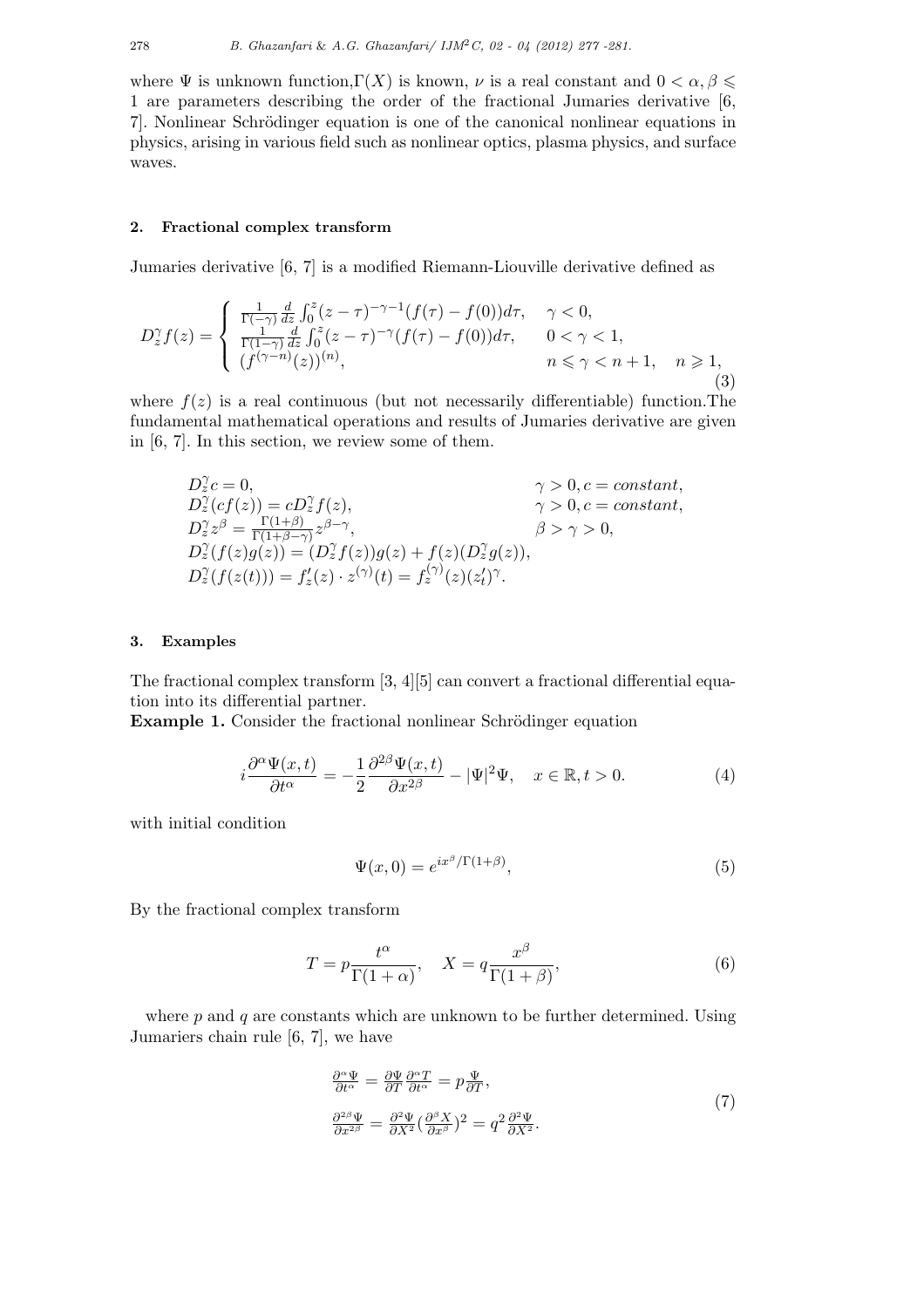By setting  $p = 1$  and  $q = 1$ , we have

$$
i\frac{\partial\Psi}{\partial T} = -\frac{1}{2}\frac{\partial^2\Psi}{\partial X^2} - |\Psi|^2\Psi, \quad X \in \mathbb{R}, T > 0,
$$
\n(8)

with initial condition

$$
\Psi(X,0) = e^{iX},\tag{9}
$$

The exact solution is given in [1] as follows:

$$
\Psi(X,T) = \cos(X+T/2) + i\sin(X+T/2) = e^{i(X+T/2)}.
$$
\n(10)

Hence,

$$
\Psi(x,t) = \cos\left(\frac{x^{\beta}}{\Gamma(1+\beta)} + \frac{t^{\alpha}}{2\Gamma(1+\alpha)}\right) + i\sin\left(\frac{x^{\beta}}{\Gamma(1+\beta)} + \frac{t^{\alpha}}{2\Gamma(1+\alpha)}\right)
$$

$$
= e^{i\left(\frac{x^{\beta}}{\Gamma(1+\beta)} + \frac{t^{\alpha}}{2\Gamma(1+\alpha)}\right)}.
$$

**Example 2.** Consider the fractional nonlinear Schrödinger equation

$$
i\frac{\partial^{\alpha}\Psi(x,t)}{\partial t^{\alpha}} = -\frac{1}{2}\frac{\partial^{2\beta}\Psi(x,t)}{\partial x^{2\beta}} + \Psi \cos^{2}(x^{\beta}/\Gamma(1+\beta)) + |\Psi|^{2}\Psi, \quad x \in \mathbb{R}, t > 0. \tag{11}
$$

with initial condition

$$
\Psi(x,0) = \sin(x^{\beta}/\Gamma(1+\beta)).\tag{12}
$$

By the fractional complex transform

$$
T = \frac{t^{\alpha}}{\Gamma(1+\alpha)}, \quad X = \frac{x^{\beta}}{\Gamma(1+\beta)},
$$
\n(13)

We find

$$
i\frac{\partial\Psi}{\partial T} = -\frac{1}{2}\frac{\partial^2\Psi}{\partial X^2} + \Psi\cos^2(X) + |\Psi|^2\Psi,\tag{14}
$$

with initial condition

$$
\Psi(X,0) = \sin(X). \tag{15}
$$

The exact solution is given in [1] as follows:

$$
\Psi(X,T) = \sin(X)e^{-3Ti/2}.
$$
\n(16)

Hence,

$$
\Psi(x,t) = \sin\left(\frac{x^{\beta}}{\Gamma(1+\beta)}\right) e^{\frac{-3it^{\alpha}}{2\Gamma(1+\alpha)}}.
$$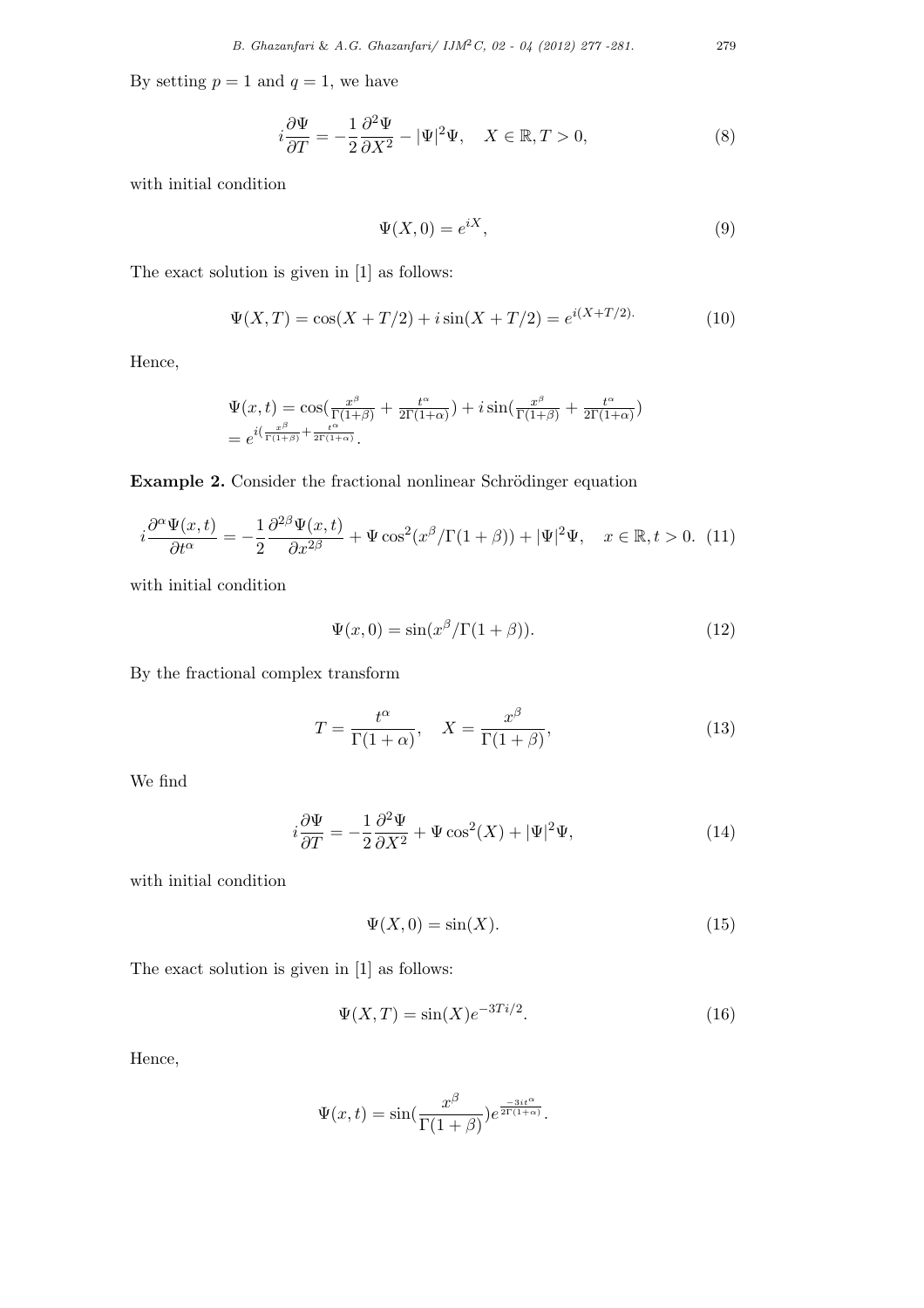**Example 3.** Consider the two dimensional fractional Schrödinger equation

$$
i\frac{\partial^{\alpha}\Psi(x,y,t)}{\partial t^{\alpha}} = -\frac{1}{2}(\frac{\partial^{2\beta}\Psi}{\partial x^{2\beta}} + \frac{\partial^{2\beta}\Psi}{\partial y^{2\beta}})
$$
  
+
$$
\Psi(1 - \sin^{2}(x^{\beta}/\Gamma(1+\beta))\sin^{2}(y^{\beta}/(1+\beta)))
$$
 (17)  
+
$$
|\Psi|^{2}\Psi, \quad x, y \in \mathbb{R}, t > 0.
$$

with initial condition

$$
\Psi(x, y, 0) = \sin(x^{\beta}/\Gamma(1+\beta))\sin(y^{\beta}/(1+\beta)).
$$
\n(18)

By the fractional complex transform

$$
T = \frac{t^{\alpha}}{\Gamma(1+\alpha)}, \quad X = Y = \frac{x^{\beta}}{\Gamma(1+\beta)}.
$$
\n(19)

We find

$$
i\frac{\partial\Psi(X,Y,T)}{\partial T} = -\frac{1}{2}(\frac{\partial^2\Psi}{\partial X^2} + \frac{\partial^2\Psi}{\partial^2Y^2})
$$
  
+
$$
\Psi(1 - \sin^2(X)\sin^2(Y))
$$
  
+
$$
|\Psi|^2\Psi, \quad x, y \in \mathbb{R}, t > 0.
$$
 (20)

with initial condition

$$
\Psi(X, Y, 0) = \sin(X)\sin(Y). \tag{21}
$$

The exact solution is given in [11] as follows:

$$
\Psi(X, Y, T) = \sin(X)\sin(Y)e^{-2iT}.\tag{22}
$$

Hence,

$$
\Psi(x, y, t) = \sin\left(\frac{x^{\beta}}{\Gamma(1+\beta)}\right) \sin\left(\frac{y^{\beta}}{\Gamma(1+\beta)}\right) e^{\frac{-2it^{\alpha}}{\Gamma(1+\alpha)}}.
$$
\n(23)

# **4. Conclusion**

The fractional complex transform is very simple and use of this method does not need the knowledge of fractional calculus.

### **References**

- [1] Biazar, J., Ghazvini, H., Exact solutions for non-linear Schrdinger equations by Hes homotopy perturbation method, Phys. Lett. A, **366** (2007) 79-84.
- [2] He, J.H., Wu, G.C., Austin, F., The variational iteration method which should be followed, Nonlinear Sci. lett. A, **1** (2010) 1-30.
- [3] He, J.H., Li, Z.B., Fractional complex transform for fractional differential equations, Math. Comput. Applicat., **15** (2010) 970-973.
- [4] He, J.H., Li, Z.B., Application of the fractional complex transform to fractional differential equations, Nonlinear Sci. Lett. A, 2 (2011) 121-126.